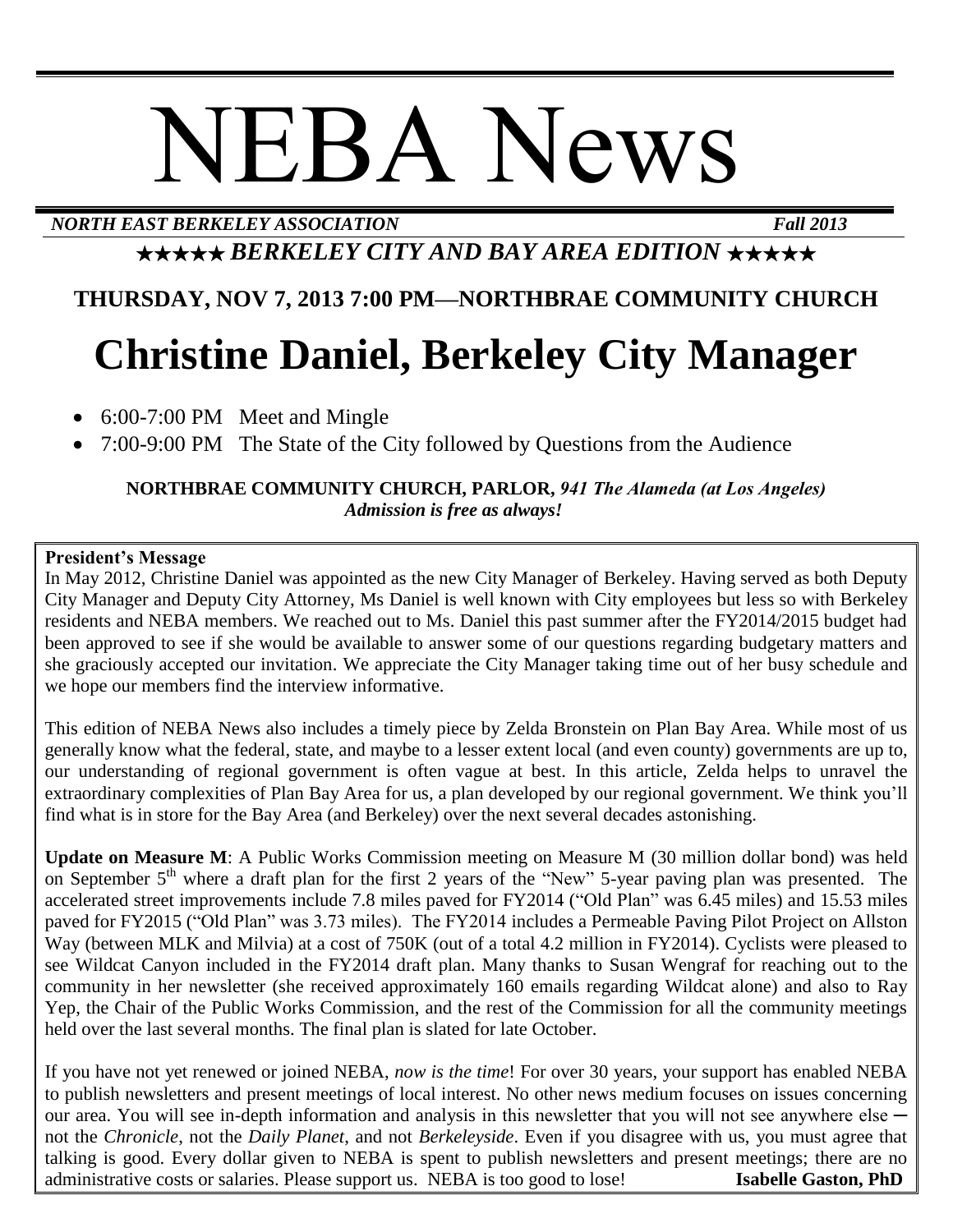#### **Interview with City Manager, Christine Daniel** *By Isabelle Gaston, PhD*

September 4, 2013 Dear Ms. Gaston:

Thank you for asking me to participate in your NEBA Fall newsletter. Below are responses to the questions you posed regarding a variety of issues. I hope you find them helpful and please don't hesitate to contact our office if you need further information.



Thank you again for reaching out to the City with your questions.

Sincerely,

Clash Le

Christine Daniel City Manager

1. How would you characterize the overall financial health of the City?

**Response:** The City of Berkeley weathered the financial downturn better than many jurisdictions. While reductions in staffing were felt throughout the City organization and resources for a variety of programs were reduced or eliminated due to decreased funding from sources such as the state and federal governments, Berkeley property values remained relatively stable compared to values in the region, and sales taxes, while suffering a decline in FY 2010, have recovered. However, property transfer taxes suffered a significant decline which affected the City's ability to invest in infrastructure maintenance. Those revenues are now beginning to recover, but are not yet at prerecession levels.

2. What new tax and bond measures will you recommend to Council for the 2014 ballot?

**Response:** Discussion of ballot measures always includes involvement by City commissions as well as the City Council and may include a community survey sometime in 2014 to assess the community's interests. There are a number of issues that merit attention and I'm sure we will be discussing them throughout this year.

3. Prior to your becoming City Manager — and even before the Great Recession — your predecessor often remarked that City employee pension and health care costs were unsustainable; however, no policy was ever implemented to address these escalating costs to taxpayers and the "can has been kicked down the road" for almost a decade now. What specific steps are you taking to work with the City unions to address the unfunded and underfunded liabilities of approximately 376 million dollars, and will recurring expenditure reductions of at least 2% become the new normal to offset the City's structural deficit apparently due to these liabilities (in 2014 and 2015 of 3 and 4 million dollars, respectively)

**Response:** We have an ongoing dialogue with our labor groups about the City's budget and financial situation. While I cannot address specific elements of ongoing negotiations, we are committed to a dialogue with all labor groups that includes addressing these costs. The state legislature's approval last year of the Public Employees Pension Reform Act has already impacted the long-term pension costs to some degree by its changes to the pension benefit formula for new hires into the pension system. With regard to the 2% reduction referenced in the question, that General Fund reduction was taken in FY 14. Assuming revenue and cost projections remain as estimated in the budget, there is no further General Fund reduction proposed for FY 15.

4. Health care premiums have increased, on average, 9.26% per year over the last 10 years and yet City employees do not make any contribution to their health care premiums (medical or dental). That is, the taxpayers pay their entire premium. What are your thoughts on this policy and is this something that is on the table when negotiating with the City unions?

**Response:** We are very aware of the increase in health care costs and will be working with our labor groups to address the situation and decrease overall costs to the City.

5. Regarding pensions, the City pays not only 100% of the "employer share" but 100% of the "employee share" of retirement costs of civilian (non-sworn) employees. With structural deficits and dwindling City services, many taxpayers are increasingly concerned about offering such generous benefits. What are your thoughts on this policy?

**Response:** As with your question regarding health care costs, we are also very aware of the increase in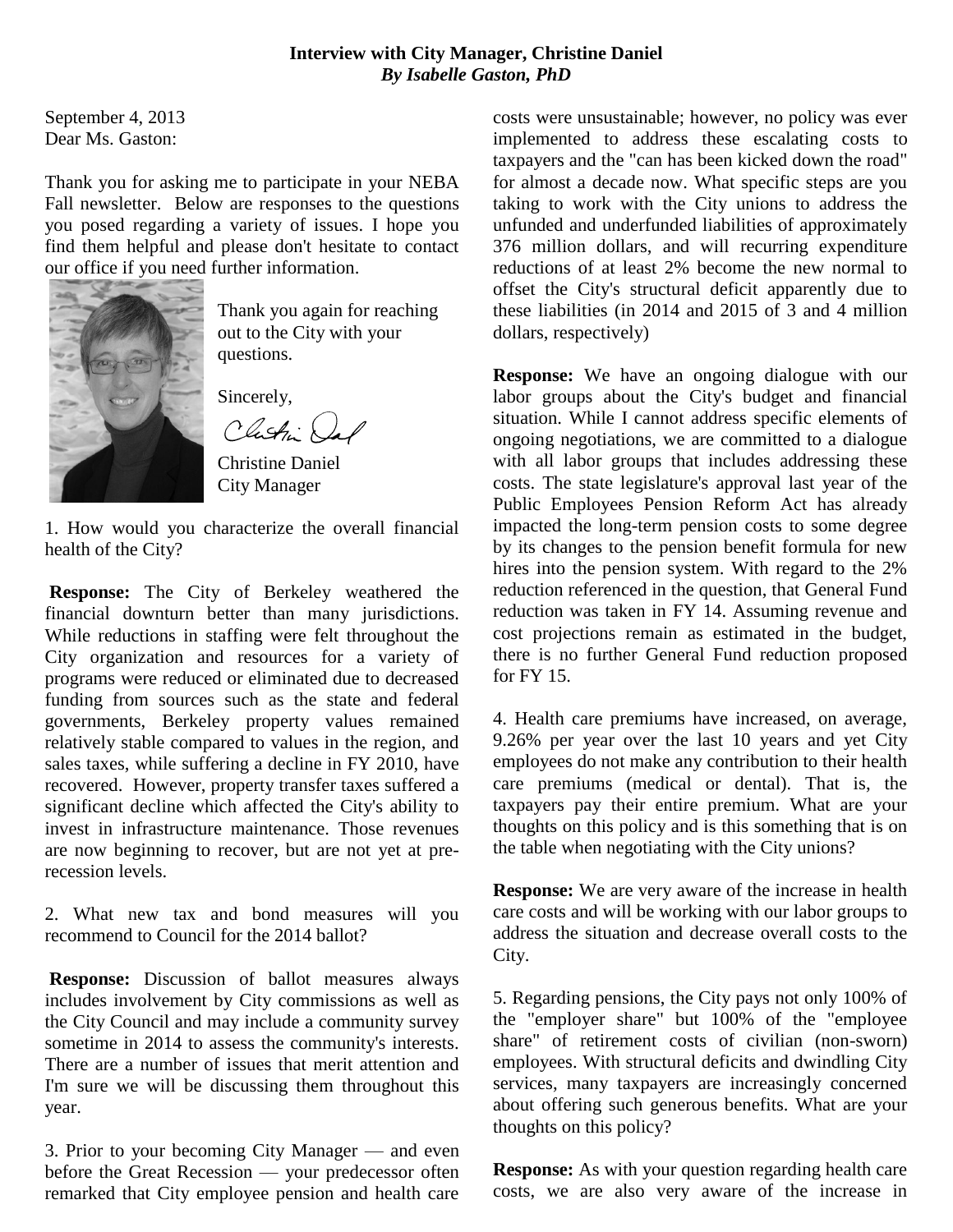retirement benefit costs and have provided information about that issue in a number of work sessions over the past few years. The next opportunity will be this fall, likely November, when we will have new pension rates for FY 15 that result from changes in the actuarial approach adopted by CalPERS last spring This is also something we will be discussing with our labor groups at the appropriate time.

6. Why did you (or your staff) recommend to council that some property taxes should increase by  $>5\%$  (PIG or Personal Income Growth) rather than 2.3% (the Consumer Price Index)? Is this reasonable given the fact that many residents are on fixed incomes and struggling to keep up with the cost of living, and that the average wage growth was only 1% in 2013 in the Bay Area (source State Employment Development Department).

**Response:** Parcel tax revenues support important programs and services for the community, such as the Library system and the City's parks. Three of the measures offer the option of increasing the tax rate by the Personal Income Growth rate: the Library tax, the Emergency Services for the Disabled tax and the Fire Protection and Emergency response tax. The draft budget assumed an increase of 2% in the parcel tax revenues. The application of the Personal Income Growth rate to these three measures added revenue in FY 14 beyond the original projection for each program as follows Library \$471,050; Emergency Services for the Disabled \$30,434; and Fire Protection and Emergency Services \$121,570.

7. According to the budget (page 69), community agencies will receive approximately 500K dollars less in FY2014 than they did in 2011. In contrast, in FY2014 your office will receive an increase of 300K, the Auditor's department will receive an increase of 300K, the City Attorney's department will receive an increase of 300K, and the Finance department will receive an increase of 400K. What factors did you use to make this decision of cutting the budget of community agencies and given that new employees are not being hired in these departments that received an increase of 300K or more, how is this money being spent?

**Response:** We were able to keep the FY 14 and FY 15 General Fund allocation for community agencies at the same level as it was in FY 12 and FY 13, approximately \$4.43 million per year. You are correct that some departmental budgets, including Police and Fire, did increase over that same period, primarily for the reasons you note in the questions above related to pension and health care costs.

8. Berkeley's streets are in terrible condition and getting worse. Not surprisingly. Berkeley citizens overwhelmingly voted "Yes" for the 30 million dollar Measure M bond in 2012. However, there is concern that few streets will actually get paved because so many are in "failed" condition. In fact, the City Auditor stated that it would cost 65 million dollars to simply upgrade all the streets in Berkeley to an "average' rating. Furthermore, it appears that a significant amount of the money may be spent on green infrastructure such as permeable paving and that desperately needed paving of major streets in District 6, like Wildcat Canyon, will be delayed for some time. Can you assure residents of District 5 and 6 that we will see substantive improvement of our streets?

**Response:** We are extremely grateful to the community for their support of the revenue measure during the last election. The revenues resulting from that bond measure will supplement annual General Fund allocations and regional funding that the City receives for street repair and repaying. City staff has been working closely with the Public Works Commission to develop an expenditure plan for Measure M funds that will address both requirements of the measure: street repaying and the installation of green infrastructure where appropriate. We are tentatively scheduled to present information to the City Council at a work session on October  $1<sup>st</sup>$  and will be discussing how the funds will be allocated at that time. The adoption of the expenditure plan and the sale of the bonds to fund the work will follow later in the fall.

9. Berkeley was once known as a very pedestrian friendly city; however, many residents believe that it has become less so. Drivers on Shattuck in North Berkeley regularly exceed speeds of >25 MPH and yet there are no police in sight giving speeding tickets. What is the city doing to address this problem and why are the proposed revenues for moving violations in 2014 anticipated to be 70,000 dollars less than in 2013 (300,000 versus 230,000, respectively)?

**Response:** The Berkeley Police Department regularly conducts enforcement operations in areas of reported speeding. Additionally, the Transportation Division of the Public Works Department works on projects to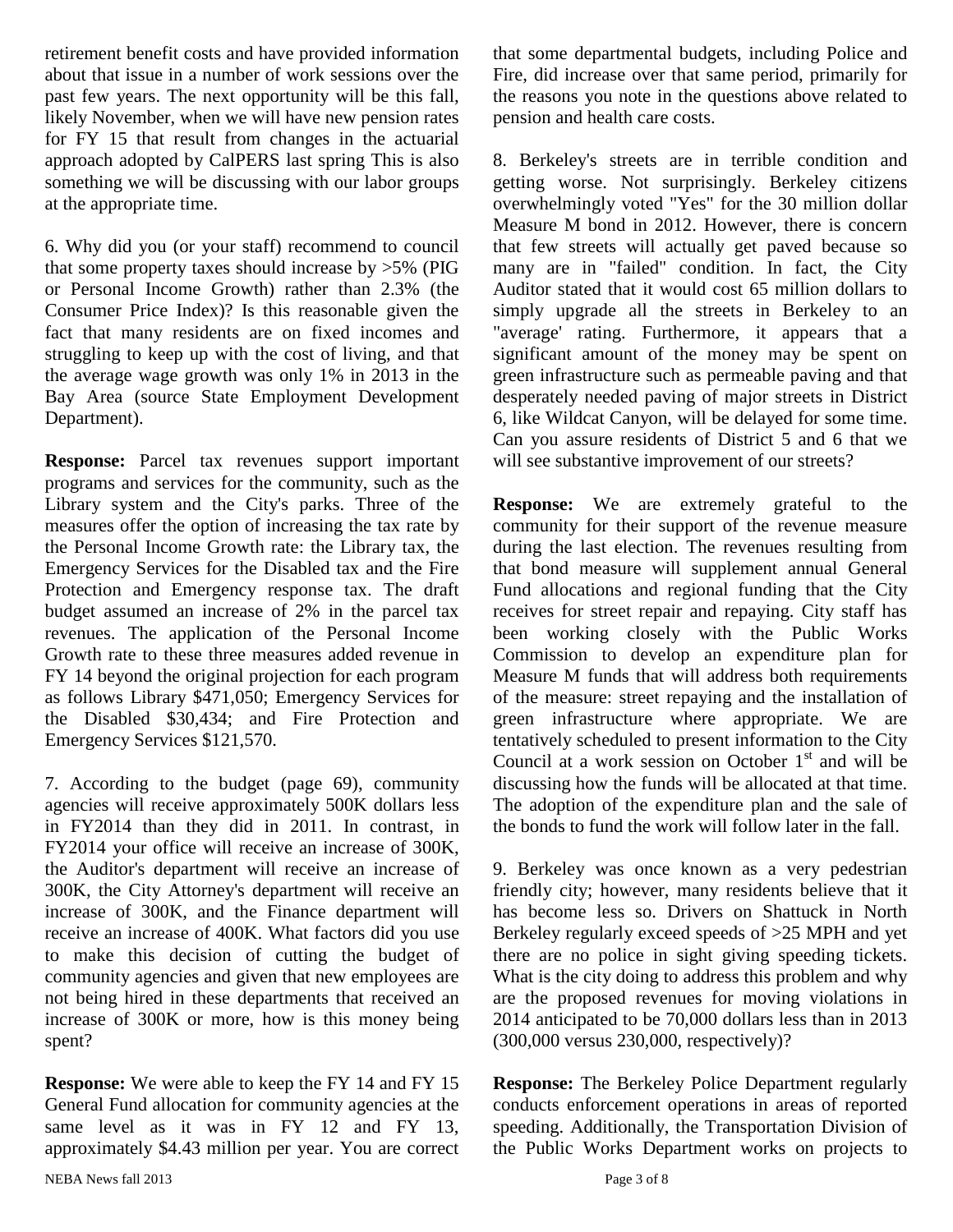change the physical environment of the streets to address these issues Recent projects include the "road diet" on The Alameda, as well as bulb-outs on Solano Avenue. In addition, the City recently received grants from the Alameda County Transportation Commission to construct changes to the Hearst Avenue corridor, as well as to reconfigure Shattuck Avenue in the Downtown area. Actual revenue in FY 13 for moving violations was approximately \$250,000; we anticipate about the same revenue from that source in FY 14.

10. According to the City's website, the City's residential street lighting policy is currently on hold. Why is this the policy of the City and when will it be lifted?

**Response:** The street light assessment raises approximately \$1.35 million each year. That voter approved assessment has not been increased for many years. Unfortunately, the revenues resulting from the assessment are insufficient to support the costs of maintaining the City's street lights. For that reason, the General Fund supplements the street light program with approximately \$670,000 each year in order to maintain the existing inventory of street lights. Consequently, there has been a moratorium on additional lighting for a number of years. However, this fall staff will present the Council with the outcome of an analysis of converting the City's entire street light inventory to LED lights. The goal of that project is to achieve cost savings sufficient to invest in additional lighting over time.

11. Citizen budget watchdog groups are proposing that the City adopt a Fiscal Action Plan to guide the City's financial decisions over the next 20 or so years and provide a roadmap and timetable, with community buy-in, for decreasing unfunded liabilities, rebuilding infrastructure, and re-ordering the City's budget in line with financial realities. Do you support this idea and think it could/should be adopted?

**Response:** As requested by the City Council, we presented a report on February 19, 2013 that analyzed a number of factors regarding the City's long-term financial obligations [\(http://www.cityofberkeley.info/Clerk/City\\_Council/2](http://www.cityofberkeley.info/Clerk/City_Council/2013/02Feb/City_Council__02-19-2013_-_Special_Meeting_Annotated_Agenda.aspx) 013/02Feb/City Council 02-19-2013 -Special Meeting Annotated Agenda.aspx).

Additionally, we regularly provide financial information to the Council, including projected revenues, analyses of impacts of changes in pension and health care rates, as well as the funding status of the City's retiree medical plans and workers' compensation plan. Aligning resources with community priorities is an ongoing project that must take into account an array of variables and we look forward to continuing that conversation with the Council and the community.

12. Do you think the Fire Department's 48/96 work schedule (two days on for 48 hours straight and four days off or a total of 10 working days per month) is serving the community in terms of quality of emergency medical response, efficiency and cost of fire department manpower?

**Response:** When the new schedule was implemented, a number of metrics were established to evaluate the impacts of the schedule and address the issues raised by your question. We provide that analysis to the City Council and a copy of the most recent report is available here

[\(http://www.ci.berkeley.ca.us/uploadedFiles/Clerk/Lev](http://www.ci.berkeley.ca.us/uploadedFiles/Clerk/Level_3_-_City_Council/2012/07Jul/2012-07-10%20Item%2031%2048%2096%20schedule.pdf) [el\\_3\\_-\\_City\\_Council/2012/07Jul/2012-07-](http://www.ci.berkeley.ca.us/uploadedFiles/Clerk/Level_3_-_City_Council/2012/07Jul/2012-07-10%20Item%2031%2048%2096%20schedule.pdf) [10%20Item%2031%2048%2096%20schedule.pdf\)](http://www.ci.berkeley.ca.us/uploadedFiles/Clerk/Level_3_-_City_Council/2012/07Jul/2012-07-10%20Item%2031%2048%2096%20schedule.pdf).

13. When will salaries, overtime, and overall compensation for City employees be available on-line as virtually every other City is in the Bay Area?

**Response:** The City's salary schedule is available on the City's website [\(http://www.cityofberkeley.info/ContentDisplay.aspx?i](http://www.cityofberkeley.info/ContentDisplay.aspx?id=10792)  $d=10792$ ) and we provide information regarding compensation to the State Controller the same as that provided by other cities in California [\(http://publicpay.ca.gov/\)](http://publicpay.ca.gov/).

*NEBA needs you!* NEBA is inviting a small number of sincere new board members who love Berkeley and who want to share information and opinions directly with neighbors through our twice yearly public meetings and newsletter, the *NEBA News*. We are a lean and congenial (not mean) team with a mission to inform residents in Berkeley Districts 5 and 6 about issues of vital interest to our community. Even if you have disagreed with something that we have said or would like us to explore additional issues, please consider becoming one of us and present your perspective! If we have not mentioned an issue that is dear to you, tell us about it!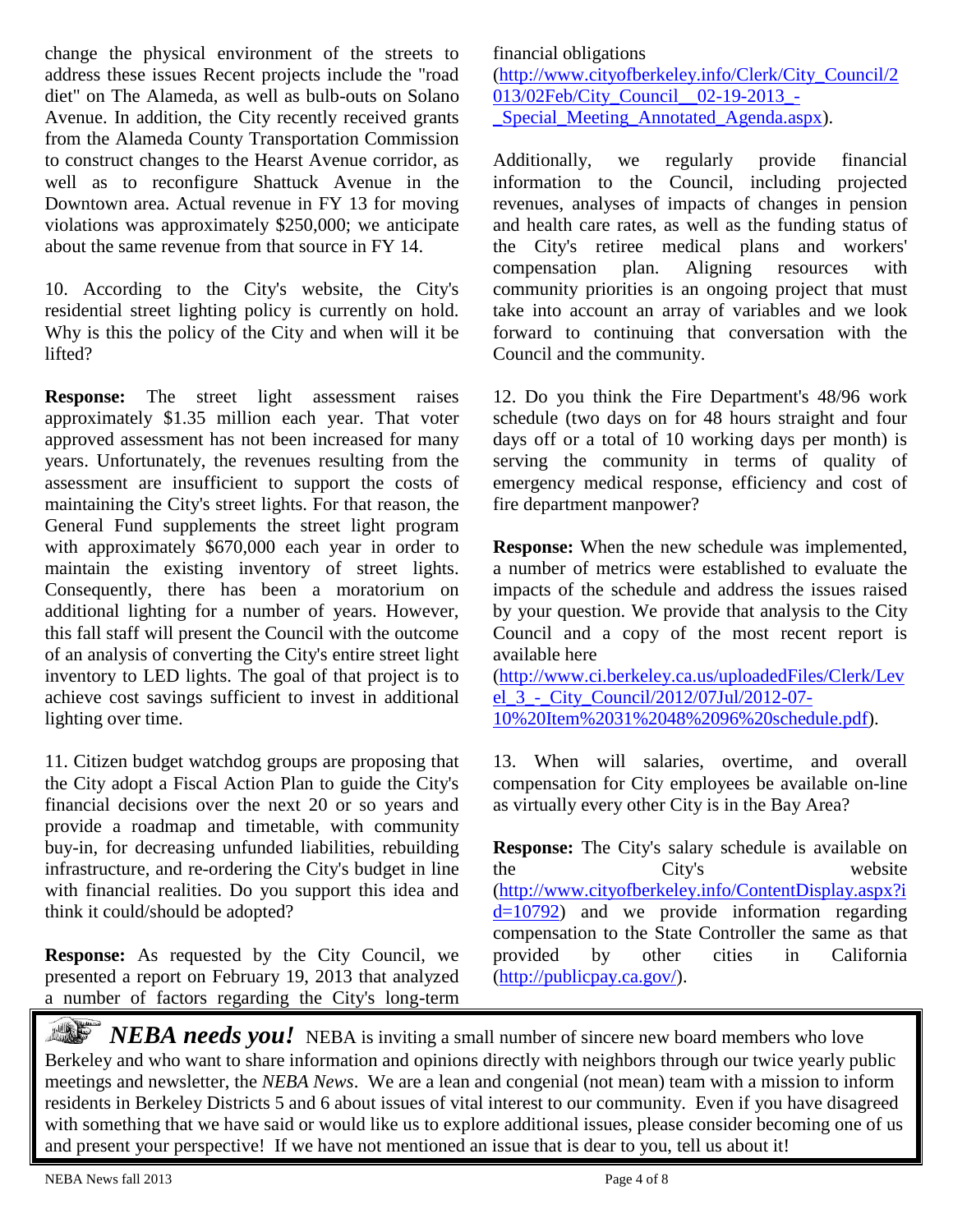#### **Christine Daniel's biography:**

Christine Daniel is the City Manager of Berkeley, having been appointed by the City Council in May of 2012 after a six-month period as Interim City Manager. Prior to that she was the Deputy City Manager, overseeing the departments of Public Works. Housing and Community Services, Health Services, Human Resources, the City Clerk Department, as well as the Police Review Commission and the Code Enforcement unit within the City Manager's Office.

Before returning to Berkeley in 2007, Christine served the City of Fremont for eight years in various capacities including Deputy City Manager, Deputy Director of Community Development, Senior Manager in the City Manager's Office, and Deputy City Attorney. When she was appointed in 2004 as Fremont's Deputy City Manager, she was the liaison to the Community Development Department on major land use projects, and the City Manager's representative on the Budget Team. She also served as Acting City Clerk for a period of time, and oversaw special projects for the Redevelopment Agency, Parks & Recreation and Finance.

Her previous tenure with the City of Berkeley included almost eight years as a Deputy City Attorney including assisting the City Manager's office with the abatement of problem properties. Before that, Christine practiced with the law firm of Hardin, Cook, Loper, Engel & Bergez in Oakland representing a variety of public sector clients. She received her bachelor's degree from Mills College and her law degree from U.C. Davis.

#### **Plan Bay Area** *By Zelda Bronstein*

Shortly after midnight on July 19, following over four hours of impassioned public testimony by nearly 200 speakers at the Marriott Hotel in downtown Oakland, the Metropolitan Transportation Commission (MTC) and the Executive Board of the Association of Bay Area Governments (ABAG) approved Plan Bay Area, a sweeping proposal to accommodate massive population growth, house all the region's residents, whatever their income, and reduce greenhouse gases emissions through 2040.

In both scope and contentiousness, the new plan is unprecedented.

#### **Scope**

NEBA News fall 2013 Page 5 of 8 (Bureaucratic Acronym Alert) Since 1980 the State of California has required each jurisdiction to plan, i.e., to zone, for its share of the state's projected housing need. Working with population forecasts made by the State Department of Finance, the California Department of Housing and Community Development calculates the total housing need in each region and sends the numbers, designated as the Regional Housing Need Assessment (RHNA, sounds like reenuh) to each of the state's eighteen Metropolitan Planning Organizations (MPOs). The MPO in turn assigns each city its RHNAs, which must be reflected in the Housing Element of each jurisdiction's General Plan. RHNAs are updated every eight years.

In the nine-county Bay Area, the Metropolitan Planning Organization that addresses land use and housing is ABAG. The agency is governed by an Executive Board comprised of 35 officials appointed by their county, city, or mayors conference/cities association to represent cities in their county, plus the board's president, vice president and immediate vicepresident. The number of appointments from each jurisdiction reflects the population size of each county. Berkeley currently has no representative on the Executive Board; Councilmember Susan Wengraf represents the city in the ABAG General Assembly, with Councilmember Kriss Worthington as her alternate.

For 2014-2022, Berkeley has been assigned 2,959 RHNAs, i.e., new housing units, of which 532 are for Very Low Income, 442 Low Income, 584 Moderate Income and 1,401 Above Moderate Income households. Each income level is a function of the Median Income for Alameda County set by HCD.

Transportation planning for the Bay Area is overseen by the Metropolitan Transportation Commission, which functions as both the Bay Area's Regional Transportation Planning Agency (RTPA) and, for federal purposes, its MPO. MTC has 21 members. Eighteen are voting commissioners, sixteen of them appointed by local elected officials in each county,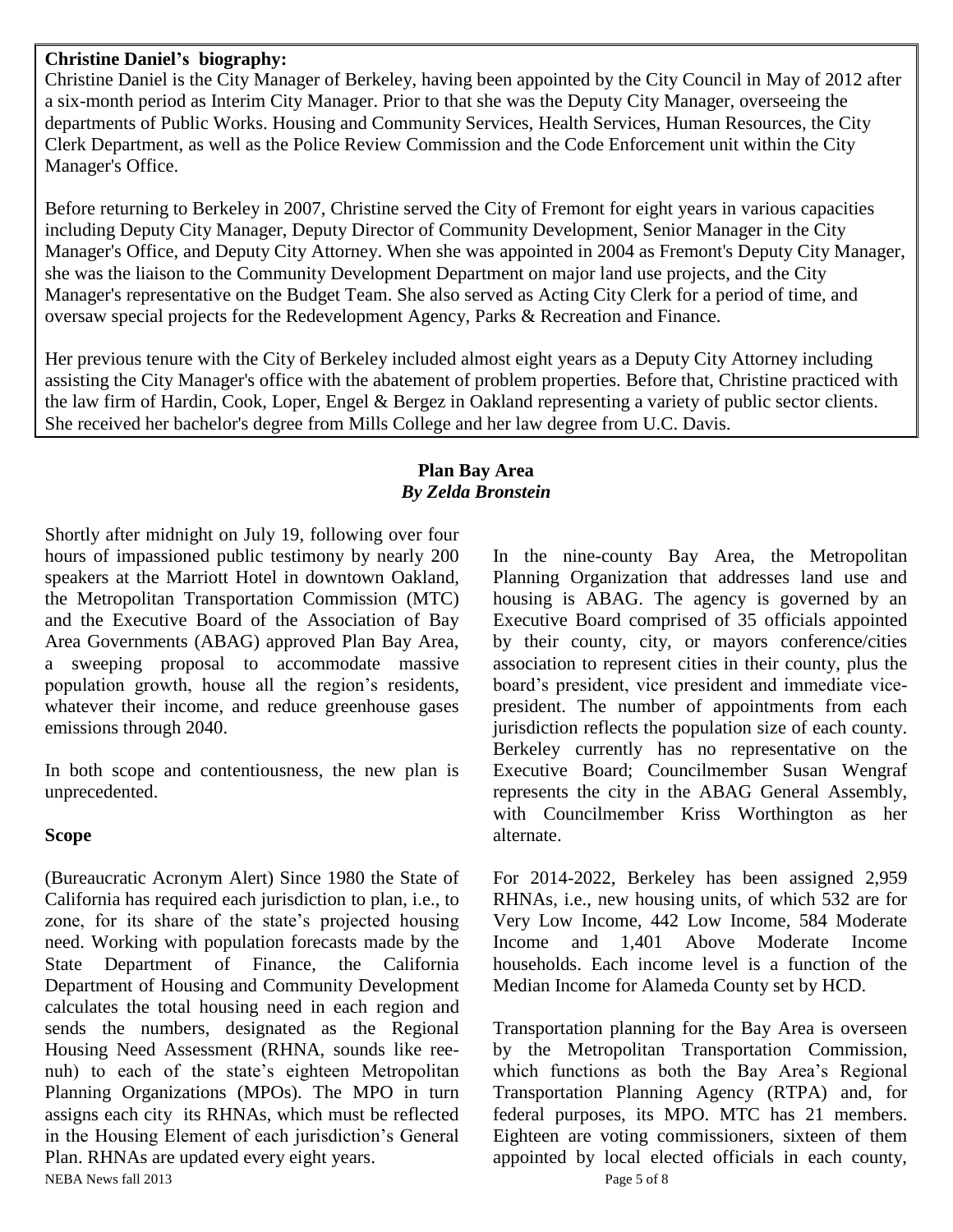with representation again proportional to population. Alameda County is currently represented by Mayor Tom Bates (who, however, did not attend the July 18- 19 meeting). In addition, one voting member represents ABAG, and a second represents the Bay Conservation and Development Commission. Three nonvoting members represent the federal and state transportation agencies and the federal housing department, respectively.

Every four years MTC prepares a Regional Transportation Plan (RTP), a comprehensive blueprint for the development of mass transit, highway, airport, seaport, railroad, bicycle and pedestrian facilities in the Bay Area. The current RTP, known as Transportation 2035, was approved in 2009. The commission also screens requests from local agencies for state and federal grants for transportation projects to determine their compatibility with the plan.

What's novel about Plan Bay Area is that it integrates the Bay Area's RHNAs, its RTP and the region's anticipated reductions in greenhouse gas (GHG) emissions. That comprehensiveness is mandated by Senate Bill 375, passed by the California legislature and signed into law by Governor Schwarzenegger in 2008. Under SB 375, each MPO must develop a regional transportation plan that includes an antisprawl Sustainable Communities Strategy (SCS) that takes into account how land use and housing decisions affect transportation policy, and how both work together to slow climate change over the next 25 years. Plan Bay Area is our region's Sustainable Communities Strategy and hence an element of Transportation 2035.

Plan Bay Area rests on four big demographic projections. Driving everything else is the assumption is that by 2040, the Bay Area will have 1.1 million more **jobs**, a 33% jump over 2010. The job growth magnet underlies a predicted **population** increase of 30%, from 7.2 million (in 2010) to 9.3. million; a predicted 24% increase (700,000) in the number of **households**; and a predicted 24% rise (660,000) in the number of needed **housing units**.

To provide all that new housing and still reduce greenhouse gas emissions, which is to say, to reduce driving, Plan Bay Area directs over 2/3 of the region's new residential construction through 2040 to dense, infill development in urban job centers near existing transit hubs—specifically to Priority Development Areas (PDAs) that have been nominated by local officials in each city. PDAs in San Francisco, San Jose and Oakland are expected to accommodate 42% of the housing growth and 38 % of the total job growth. "As a result," the plan states, "small cities, single-family neighborhoods and rural areas throughout the Bay Area will take on a very small share of the region's overall growth and are expected to retain the same scale and character" (p. 55).

Berkeley has six PDAs: Adeline Street, Downtown, San Pablo Avenue, South Shattuck, Telegraph Avenue and University Avenue. These areas are projected to accommodate a total of 22,219 new jobs by 2040—a 29% increase over 2010 employment in the city.

At the same time, the new plan specifies transportation investments that support its land use, environmental and equity goals, forecasting \$289 billion of revenue from local (53%), regional (15%), state (16%), federal (11%) and "anticipated" (5%) sources. Of those revenues, \$57 billion are "discretionary," or available for assignment to projects and programs through Plan Bay Area. The top funding priorities are maintaining the region's existing transportation system, primarily in the region's core, and supporting focused growth by rewarding jurisdictions that direct new housing to PDAs through their planning and zoning policies and actual production of housing units.

#### **Contentiousness**

Regional planning in the Bay Area is no stranger to dissent. In every RHNA cycle, a handful of the region's nine counties and 101 cities appeal their allocations, arguing that for varied reasons, the number is too high (I know of no instance in which a jurisdiction argued that its allocation was too low). In 2013 eight cities appealed; Berkeley was not among them. As is usually the case, most of the appeals (five) were denied. In 2012 as in prior years, the process was sedate.

But in 2012, alongside the RHNA appeals, broad objections were raised to Plan Bay Area itself in a manner that was occasionally downright boisterous. Early in the three-year planning process, Tea Partiers (yes, the Tea Party is in the Bay Area) and their fellow travelers—property rights advocates and libertarians appeared at the public workshops that were mandated by SB 375. In contrast to the city officials who respectfully appealed their jurisdiction's RHNA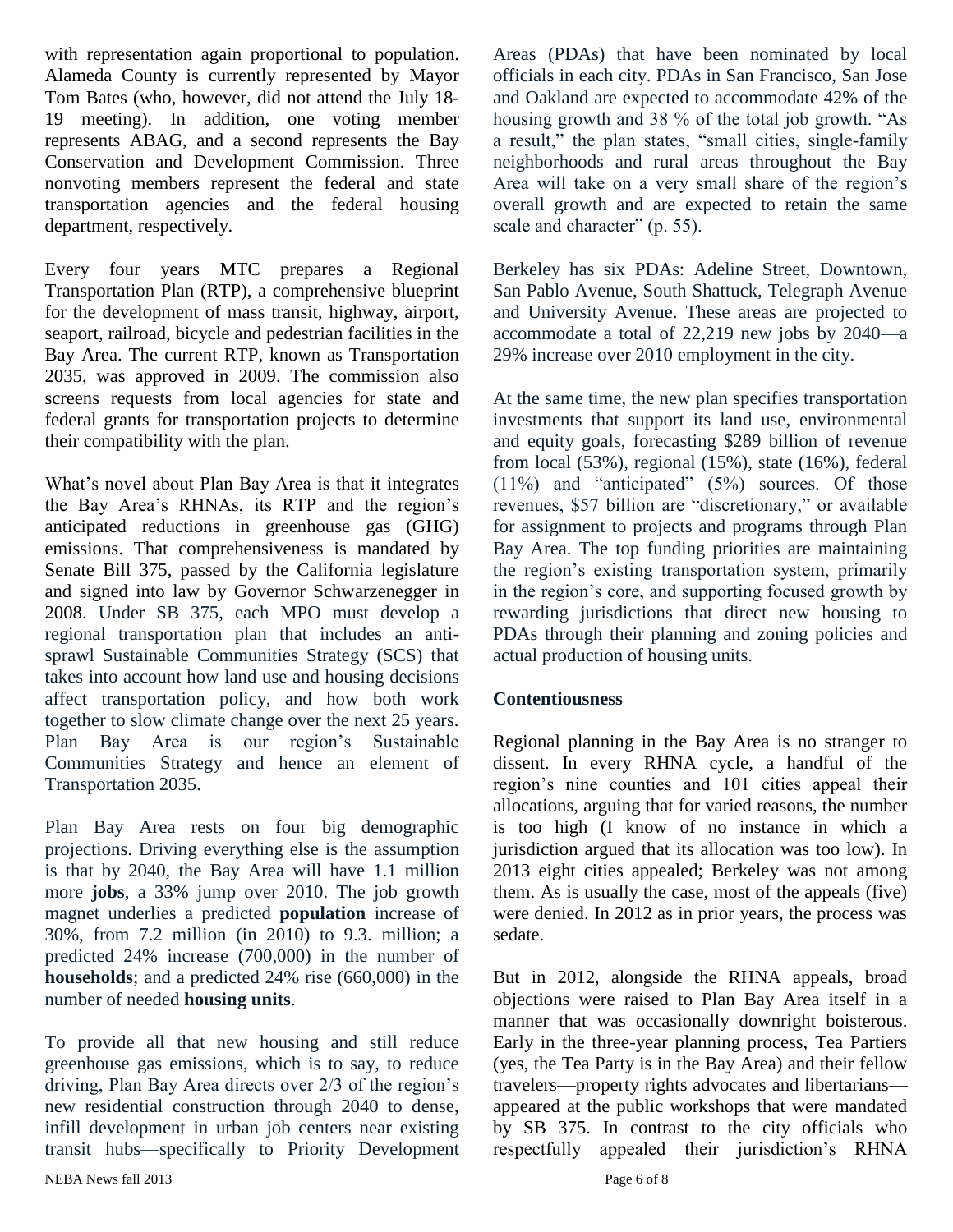assignments, these citizens not only questioned basic assumptions underlying the regional plan, starting with the way the workshops themselves were being run autocratically, they claimed—and extending to the regulation of development and the discouragement of private vehicular use. They showed scant deference to the announced agenda or the sessions' moderators and presenters.

But the Tea Party and friends were only one of many groups that voiced their objections to the draft plan. The 6 Wins for Social Equity Network, a coalition of over thirty social justice, faith, public health and environmental organizations, also came out in force, lobbying for affordable housing, more accessible public transit (especially bus service), investment without displacement, environmental justice, economic opportunity and community power for working-class people of color in local and regional decision-making. In keeping with these goals, the group submitted an alternative "Equity Environment and Jobs" scenario that was considered along with the draft plan.

Also present and vocal were numerous residents of Marin County who protested PDAs designated for several communities as over development; contended that Plan Bay Area ignored the issue of too much water (sea level rise) and too little (water supply shortfalls); significantly inflated growth projections; neglected open space, agricultural lands and natural habitats; and generally gave the public short shrift.

Business interests also weighed in. The Bay Area Business Coalition, which included the Bay Area Council, the Building Industry Association of the Bay Area and the Non-Profit Housing of Northern California, argued that the draft plan skimped on the amount of housing needed to accommodate projected job growth. At its behest, ABAG and MTC considered an alternative plan that included higher housing figures.

# **MUTTVILLE** senior dog rescue

Late in the game, Earthjustice, writing in behalf of Communities for a Better Environment, submitted a lengthy critique of the draft plan that focused on its failure to consider goods movement and the truck traffic and attendant air pollution.

Dozens of cities and three counties also conveyed their reservations about the plan.

The final plan contained three amendments sought by the 6 Wins Network: greater protections for affordable housing, a regional public process to set priorities for a \$3.1 billion cap and trade revenue, with an explicit focus on benefits to disadvantaged communities, and a commitment by MTC to adopt a comprehensive strategy that focuses on local transit operating support. Acknowledging that they didn't get everything they wanted, representatives of the coalition celebrated these successes and pledged to work for more in the future.

Not so, other parties. ABAG and MTC are now face three lawsuits over Plan Bay Area. On August 6 the Pacific Legal Foundation, a non-profit whose funders include the Koch Brothers, filed a lawsuit in behalf of Bay Area Citizens in Alameda County Superior Court under the California Environmental Quality Act (CEQA). On August 19 Earthjustice, the Sierra Club and Communities for a Better Environment also filed a CEQA lawsuit in Alameda County Superior Court. Four days earlier the Building Industry Association of the Bay Area sued the two regional agencies in the same court, asserting that Plan Bay Area violates SB 375. On September 4, the MTC public information office told me that "we have no information regarding any change in the legal status of the Plan" resulting from this litigation.

Stay tuned.

Zelda Bronstein is a former chair of the Berkeley Planning Commission.

The tragic truth is that every day, dogs in good health with wonderful personalities are euthanized. Why? They're older. And because they're

older, they're not considered adoptable. Muttville rescues senior dogs and finds them new homes or gives them hospice. Muttville also provides information about caring for older dogs and support for people who do. Our foremost need is for loving homes for these wonderful dogs. If you can foster or adopt a dog, or volunteer your efforts, or donate, please do. Or cuddle with a mutt at Muttville's Cuddle Club! They will bring you so much love and joy. Visit<http://www.muttville.org/foster>